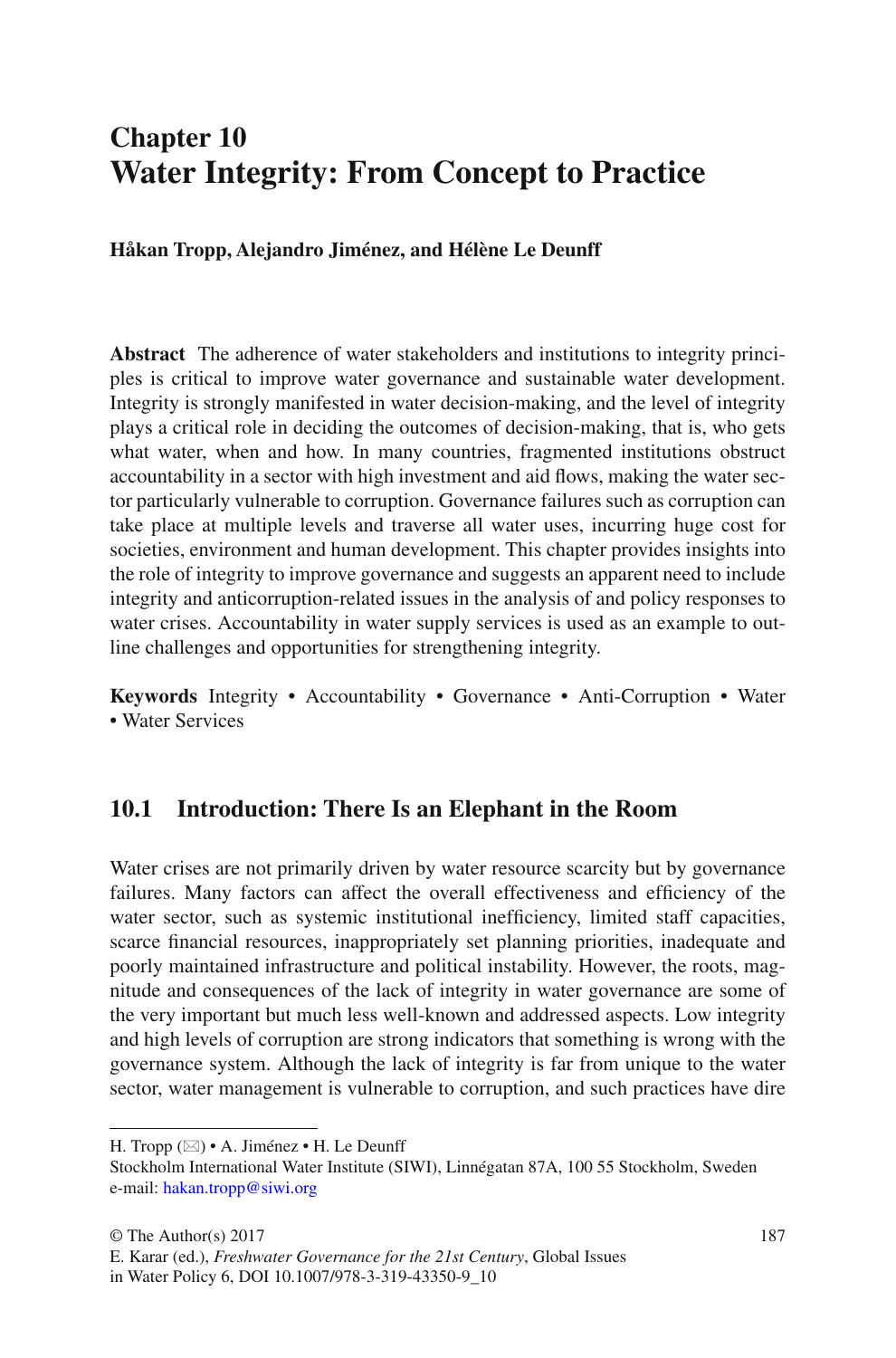consequences for sustainable, efficient and equitable water use, access and allocation. It has contributed to severe limitations in water reform implementation where processes of decentralisation and privatisation sometimes rather have opened up for new groups to exploit the system, despite the fact that arguments of better transparency and accountability were used to institute such changes in the first place.

 The risks associated with low integrity, such as corruption within institutions at the forefront to reform water resource management and deal with the water crisis, have to date been little recognised or studied. There is an urgent need to provide support to these institutions, which, despite the genuine commitment and honesty of their efforts to prevent corruption, often suffer from being new and poorly capacitated and working at new scales and under new policies and laws. Improved water integrity would go a long way to increase the institutional efficiency and effectiveness to make required water reform changes. Corruption is a challenge in many parts of the world. Importantly, many countries in so-called developing regions are doing much better than some European countries. For example, according to the Corruption Perception Index 2014, countries like Malaysia, Botswana, Namibia and Rwanda ranked higher than Bulgaria, Greece and Italy (Transparency International  $2015$ ).

 Limited water-related integrity incurs huge costs for societies, in lives lost, stalling growth and degraded water resources. Corruption fuels unfair distributions of costs and benefits among different user groups or completely excludes certain groups of a particular water use. It can also be a strong driver to falling groundwater tables and diminishing ecosystem services due to unaccounted-for-water withdrawals of lakes and rivers. It increases transaction costs and implies very high investment risks for both public and private investors. In sum, increased sustainability, equity and efficiency of water resources and services allocation, access and use will in many places be very hard to come by, or attained at a much higher cost, without improving integrity. For example, it has been estimated that corruption in water and sanitation significantly increases the costs of reaching international water supply and sanitation targets (Transparency International 2008).

 It is important to gain a better understanding of the links between corruption and policy outcomes. Most of the time policies and laws are not lacking; the problem is that they are not implemented. Key issues are how water institutions can break out of this non-implementation mentality and what measures can be taken to incentivise better adherence to policies, rules and regulations.

 It is long overdue to start to speak about the elephant in the room – the politically sensitive and unspoken drivers and consequences of corruption in the water sector – and above all to make systematic and coherent efforts to improve water integrity. This chapter points towards a need to strongly include integrity and anticorruptionrelated issues in the analysis of and policy responses to water crises. Not only is there a need for changed behaviour among public and private water decisionmakers, service providers and users, but it is also high time for setting in place a strong research agenda to assess the impacts of corruption in water and to contextualise policy responses and interventions to improve water integrity. Increased investments in integrity can reap high returns in improved revenues, efficiency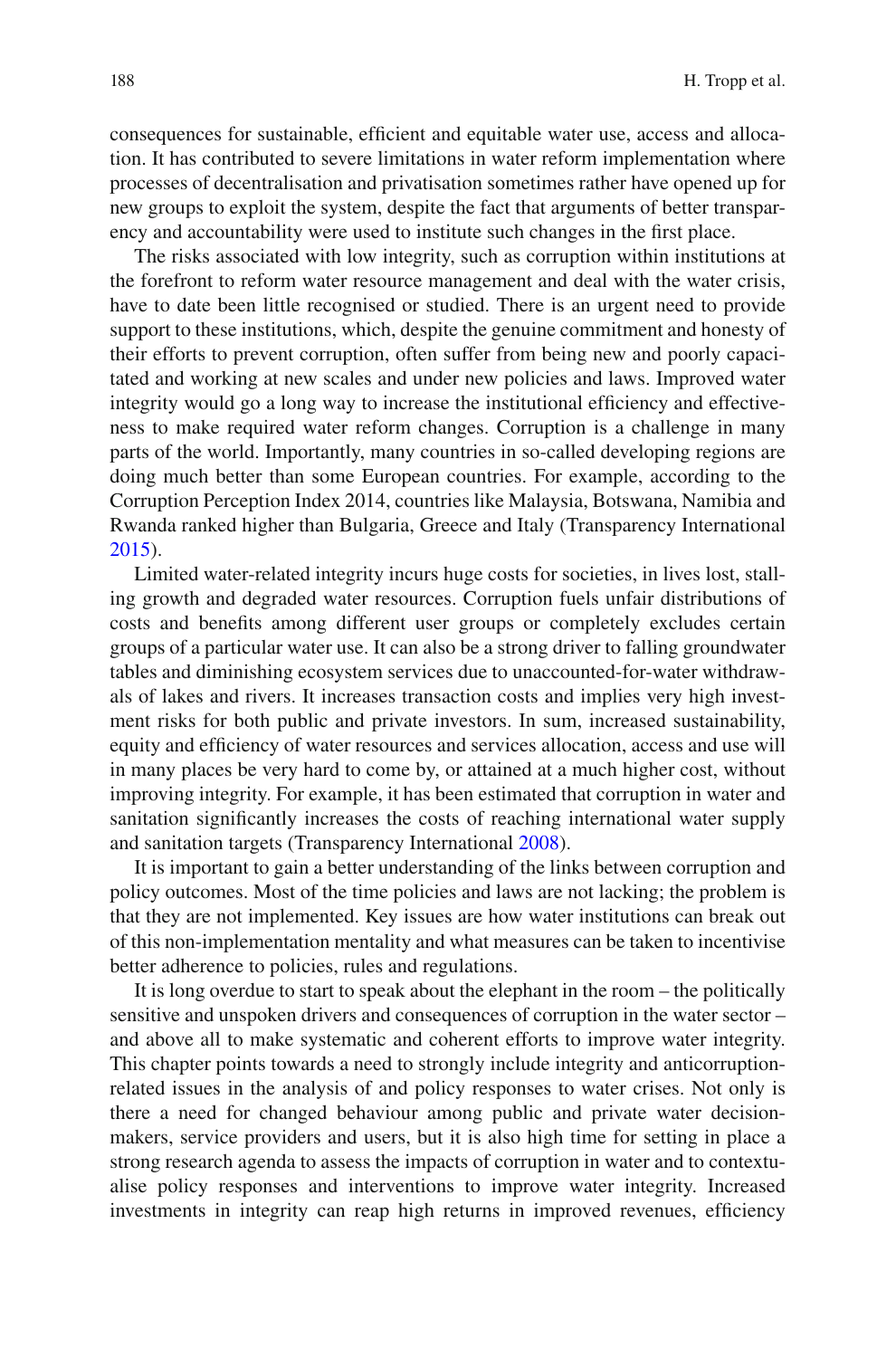gains, equitable water distribution, increased infrastructure investments and social and economic development.

## **10.2 High Integrity Risks in the Water Sector**

 Governance failures such as corruption can take place in most facets of water management and traverse all water uses, such as irrigation, hydropower, infrastructure development, water supply and sanitation and water for environment. It can appear in many forms, from petty to grand-scale corruption – falsified water metre readings, skewed distribution of water use permits, illegal water connections and/or water outtakes (surface water and groundwater) for agriculture or households, public sector procurement processes, infrastructure development, policy capture by elites and many more. It can involve two or more actors and can take place, for example, within the public sector when funds are leaking out of budgets, kickbacks between public and private sectors in procurements and between service providers and consumers when water fees are not paid to the water utility or when water is illegally tapped (Stålgren 2006). Corruption affects all sectors, from education, health and forestry to transportation and many more (see, e.g. Edgardo Campos and Pradhan 2007). A survey in South Asia pointed to law enforcement authorities (police and judiciary systems) as the most corrupt public institutions, followed by land administration (Transparency International 2002). Similarly, the construction sector is deemed high risk for bribery and corruption. It is apparent that corruption in other sectors impacts how water is used and allocated. For example, in most countries access to land and land rights is the pathway to also have access to water resources and the right to use it. Disputes over land and water are often settled by the court system. Construction of infrastructure is common in relation to water storage, water distribution, urban and rural water services, hydropower, flood protection and wastewater treatment. As a result it is critical to consider water integrity in a broader context since it relates heavily to other sectors.

 The water sector is vulnerable to corruption. For example, institutional fragmentation makes decision-making authority for water extremely dispersed across political and administrative boundaries and agencies, which creates many loopholes to exploit. The provision of water services is monopolised and involves large flows of public funds in a noncompetitive way. Large water projects are capital- intensive and complex, which makes procurement lucrative, manipulation difficult to detect and corruption more likely to occur. When these factors appear in systems characterised by limited openness, transparency and accountability, patronage and discretionary decision-making, risks turn into practices of corruption and other forms of rent-seeking behaviour.

Many countries in Africa and Asia are stepping up their efforts significantly to develop water-related infrastructure as a response to development needs and expected impacts of climate change. The Sustainable Development Solutions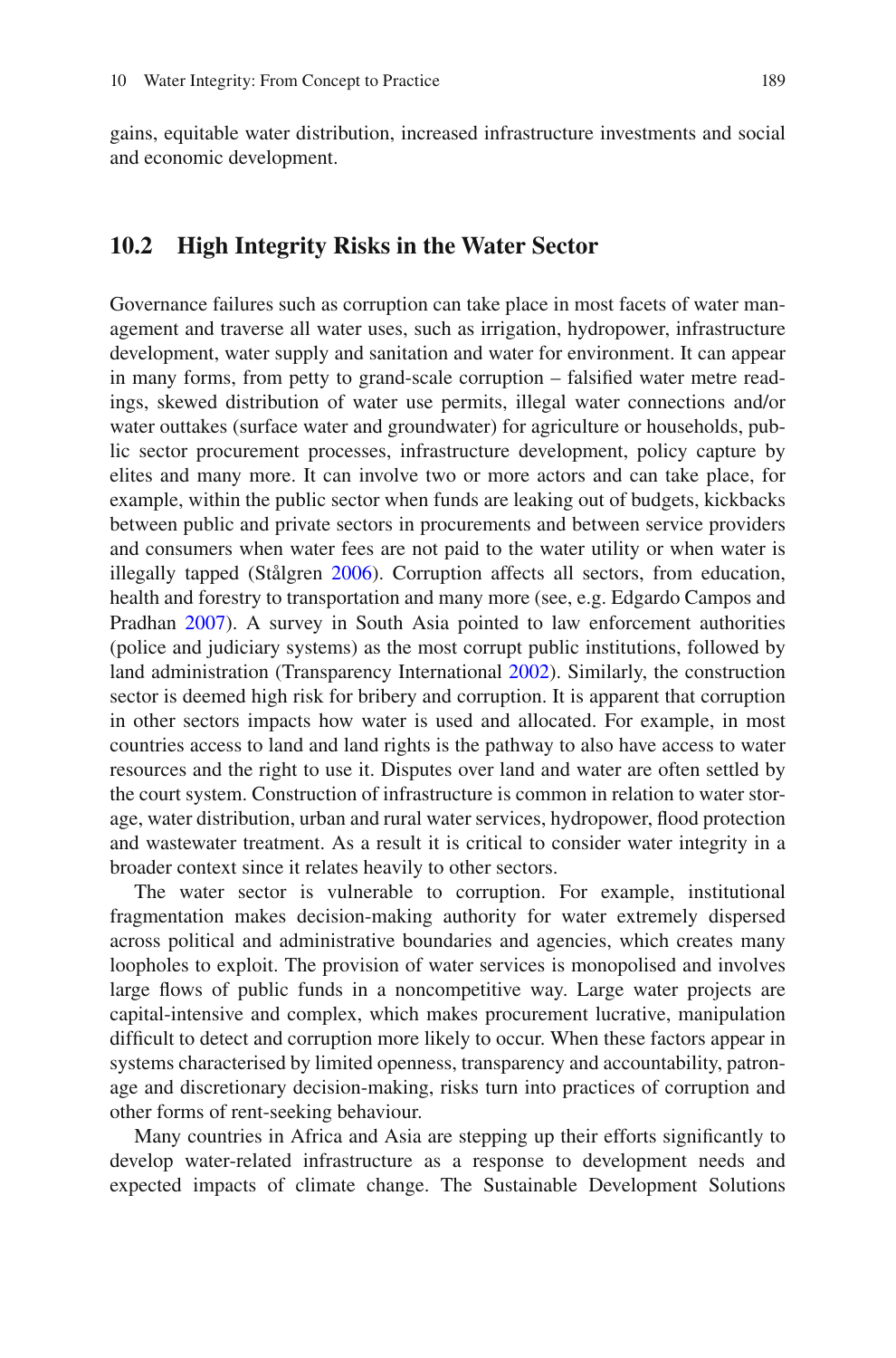Network (SDSN) estimates that USD 1–3 trillion is needed in infrastructure investments in developing countries in order to meet intergenerational development needs. It comes with high water integrity risks associated with procurement of services, location and design that can threaten the very effectiveness of investments. The construction sector is ranked globally as one of the most vulnerable sectors to corruption (Transparency International 2005). The potential for large-scale corruption in infrastructure development can be so substantial that it skews policy-making towards the most "lucrative" investments and not those that are better for technical, social and economic reasons (Butterworth and de la Harpe [2009](#page-15-0)). Similar challenges have been identified in climate proofing new or already existing water infra-structure (Jacobson and Tropp [2010](#page-15-0)).

## **10.3 The Consequences of Corruption**

 The impact of corruption in water can be severe and reaches far beyond water use and allocation and water supply services since it ultimately threatens or delays development and can make it more costly to achieve. Many times poor people are those worst affected since it hampers development of public services and skews natural resource allocation towards those with political clout and economic influence. In cases where corruption is endemic, the system becomes almost selfperpetuating and puts people and organisations between a rock and a hard place. For a farmer, not paying a bribe for water access can be the difference between having food on the table and not.

 The general research on corruption concludes that it lowers investments and hampers fair competition among businesses. It undermines the rule of law, spreads mistrust and undermines the legitimacy of government institutions. It cripples the public sector to provide acceptable services to the public, such as education, health and water supplies. It causes misallocation of public funds as well as natural resources to the detriment of social justice and economic growth. Corruption systematically undermines sustainable development since it weakens environmental protection and undermines efforts to reduce income inequality and poverty (see, e.g. Edgardo Campos and Pradhan 2007; Stålgren 2006).

 The lack of integrity has dire consequences for water, its uses and allocations. The following examples are provided:

- It undermines water reforms and their implementation. For example, it will be much harder to realise elements of integrated water resource management. In fact, if issues of transparency and accountability are not addressed, reforms such as decentralisation of decision-making can have perverse effects.
- It siphons off scarce monetary resources and diminishes a country's prospects for providing water and sanitation for all or to improve water storage. It leads to inefficient and unequal allocation and distribution of water resources and related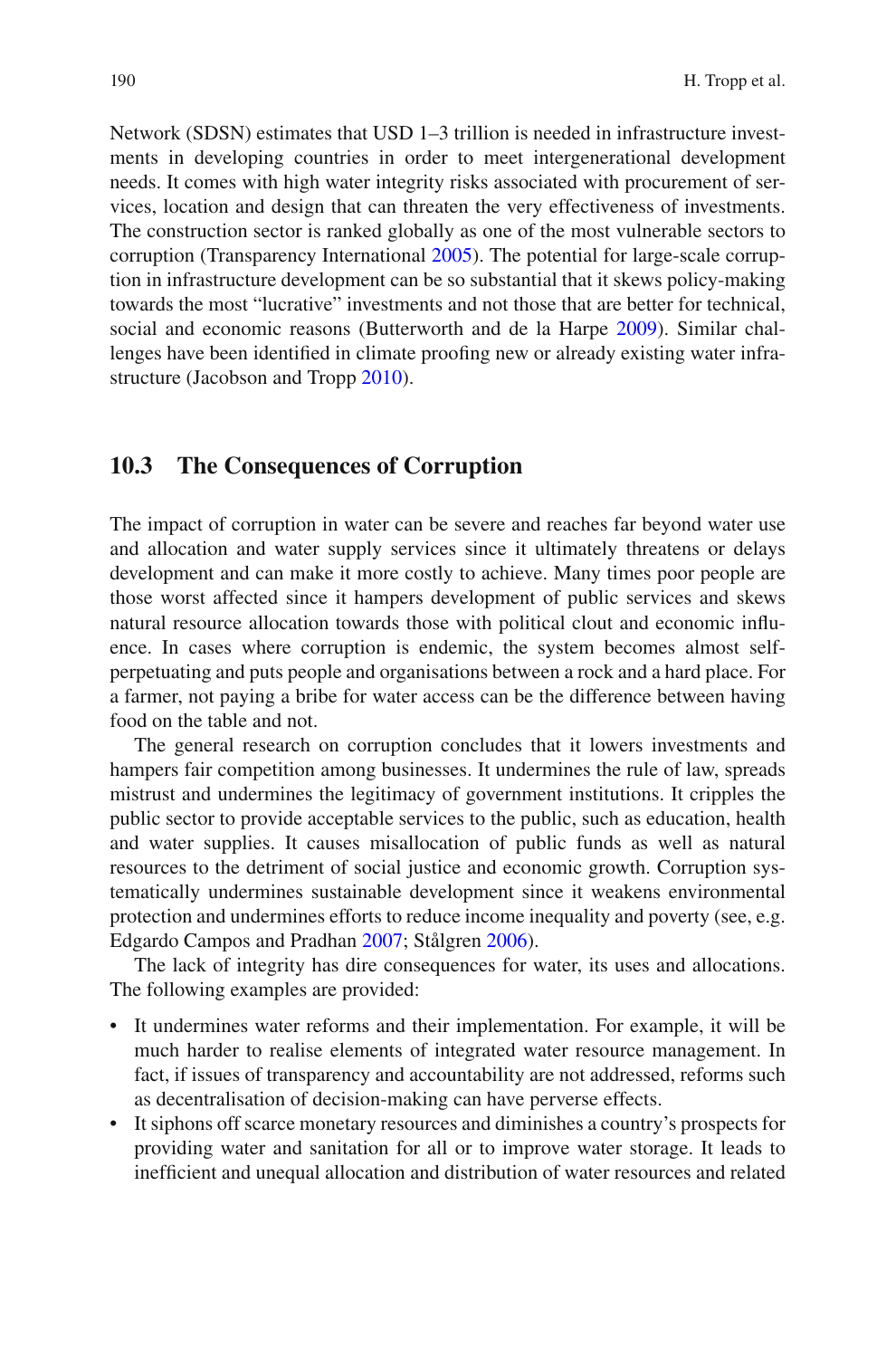services. It also contributes to increased water pollution and overabstraction of groundwater and surface water.

 Various estimates of the costs of corruption are underestimations since they do not take into account secondary social and economic impacts or opportunity costs of corruption. For example, the costs in terms of health and loss of income-earning opportunities for poor people being locked out of certain water uses can be extremely high. It can result in loss of harvest or fewer educational opportunities for girls if they have to walk even longer distances to collect household water. While this can be observed at micro-level, it is difficult to aggregate the social and developmental impacts at macro-level. Costs of global corruption as calculated by, for example, the World Bank do not take into account opportunity costs of corruption to reduce poverty and inequalities, such as through improved access to water services. Nor does it contain costs of health impacts, environmental degradation, poor construction, inflated prices, etc. that can follow in the trail of corrupt behaviour. Kenny  $(2007)$ made use of indirect impacts to estimate the actual costs of kickbacks and cartels in some South Asian cities and found that it inflated the price of a sustainable water connection by 25–45 %.

 It is clear that lack of integrity in the form of corruption has many detrimental impacts on society and development. While there are many narratives on corruption and how it impacts micro-levels, there is a lack of more systematic macro-level data. Due to the nature of corruption, it is difficult to collect data on the micro- and macro-economic, social and opportunity costs of corruption. Favours are normally exchanged behind closed doors with the intent to leave as few traces as possible. Finding and interpreting data is often a matter of building trust and endless corroboration and triangulation of data. In many cases there can be high individual and professional risks to research corruption issues.

## **10.4 Linking Governance and Integrity**

 Integrity has emerged as a new concept in the water sector, which is critical to address in order to improve water governance and achieve more sustainable water development. Integrity is often used as a euphemism for corruption. Water integrity is defined as the adherence of water stakeholders and institutions to governance principles of transparency, accountability and participation, based on core values of honesty, equity and professionalism. In a more practical sense, integrity can refer to how well governance regimes or systems adhere to the rule of law, predictability in decision-making procedures and outcomes, and whether decisions hold up to public scrutiny and to what extent they can withstand different types of vested interests and corrupt practices. Corruption in water is here used as a particular case to highlight issues of water integrity. Integrity aspects are very important for water use decisionmaking, and the level of integrity plays a critical role in the quality of governance that decides the outcomes of decision-making, that is, who gets what water, when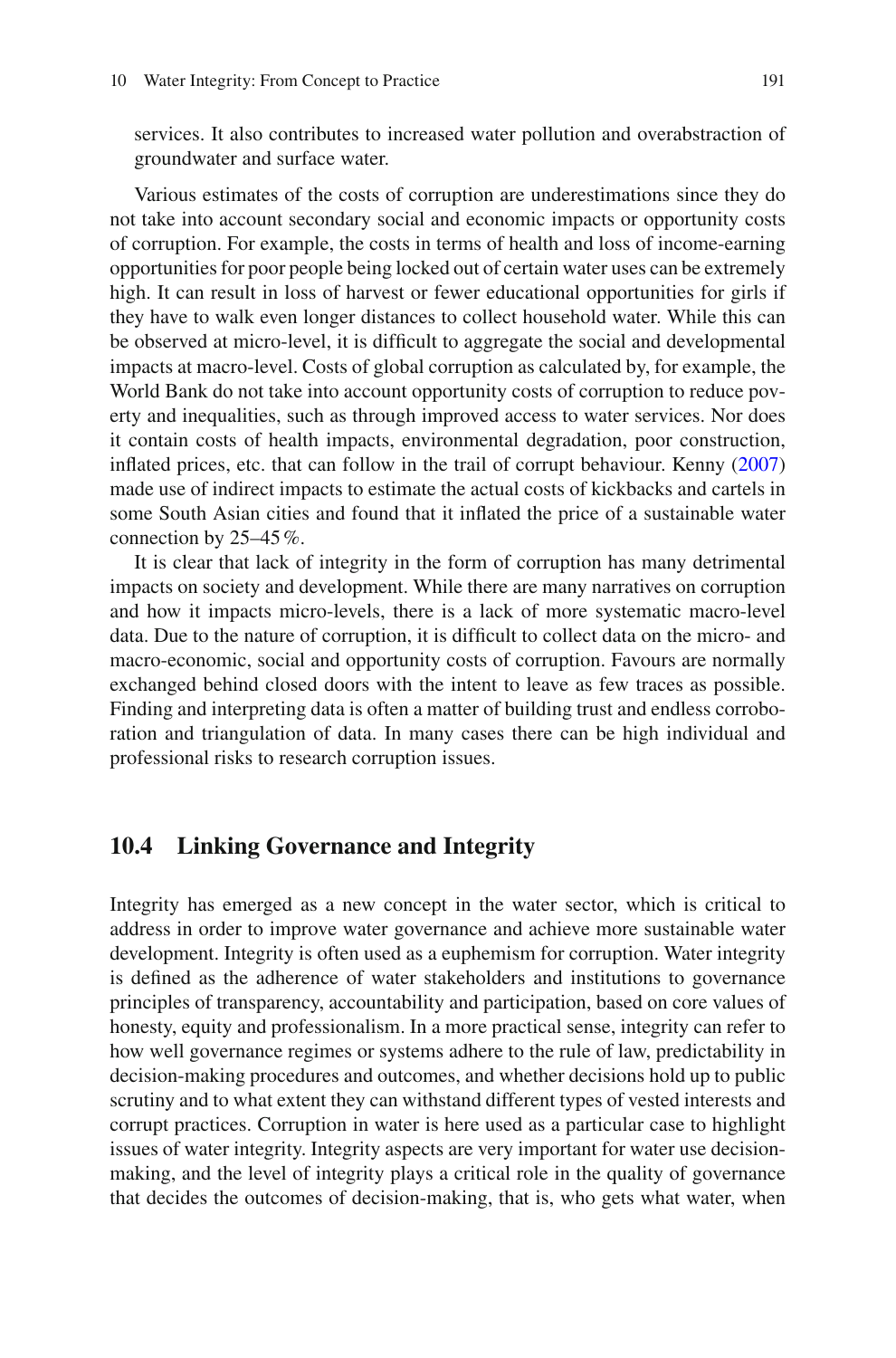and how. Importantly, governance is a neutral concept, and in cases where corruption is widespread, it may actually be how that particular governance system functions.

 Accountability in water supply services is here used as an example to outline some challenges and opportunities for strengthening integrity. Accountability must be part of the relationship among policy-makers, service providers and clients. As a result, increased emphasis has been placed on strengthening the ability of citizens, civil society organisations and other non-state actors to hold local governments accountable for their commitments to improve service delivery and make them more responsive to citizens' needs. It is crucial to build capacity in local governments to not only deliver services effectively but to also enhance their ability to engage citizens by fostering dialogue and participation.

## **10.5 Approaches to Water Integrity**

The literature reflects only slight growth in studies on water integrity-related issues, such as on analysing the dynamics of corruption, mismanagement and poor governance in the water sector. Many of the corruption risks are generically well known, but we know far less about how corruption plays out in certain contexts and what type of incentives through social pressures, policy and legal measures can be effectively applied.

 There are three main approaches to corruption and related anticorruption mea-sures (see UNDP [2011](#page-16-0)). *The first* – and the most common view – is characterised as the "rotten-apple" perspective. Corruption is seen as the misbehaviour and moral misconduct of individual civil servants and less as something systematic or ingrained in the system. Well-functioning upward accountability systems and various checks and balances along with legal measures are considered going a long way towards minimising corruption. *The second* view is related to rent-seeking behaviour of civil servants. Civil servants are considered opportunistic and self-serving which increases the risk of corruption. More controls and checks and balances are not primarily seen as solutions but rather changes such as privatising services or contracting out more public services to the private sector. However, experience suggests that there are big corruption risks in relation to processes of privatisation and contracting between public and private sectors. Consequently improved accountability and transparency are still important factors when the private sector is increasingly engaged with, for example, water services provision. *The third* approach considers corruption in light of complex and dynamic social, political and economic processes. Corruption is not only something that goes on between individuals but is embedded and institutionalised, and in some cases it is not an anomaly but how the system functions. Corruption is seen as power struggles between groups and a way of gaining control of and securing resources in society or policy capture. Some of the remedies suggested are, for example, improved social accountability that empowers civil society groups, such as water user or consumer groups to hold civil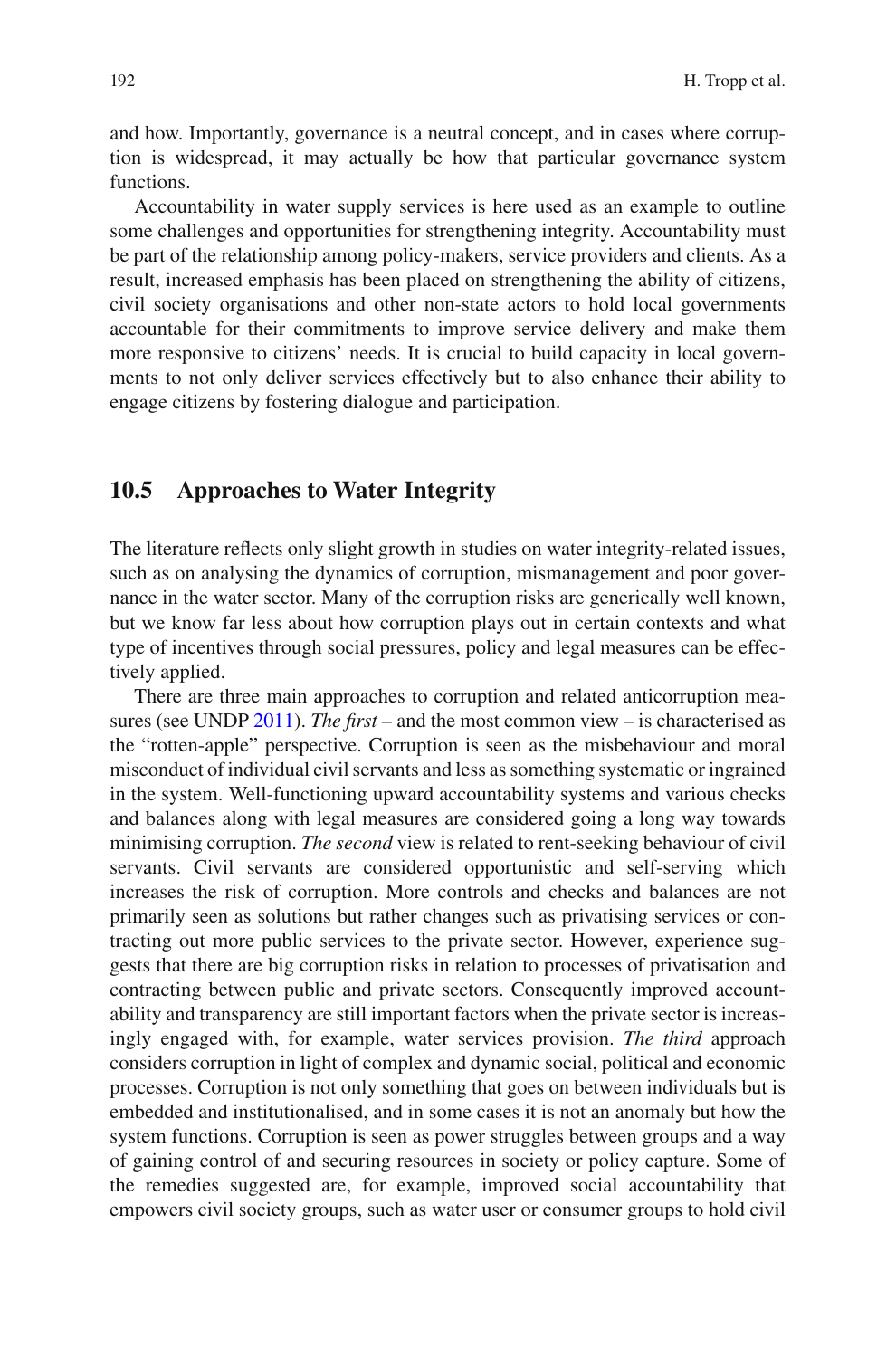servants and elected politicians to account. It also presupposes an improved flow of and better access to information in society and free media.

Here a particular view is not chosen since it can be context specific and many times it may be a mix of these three approaches. It is clear that improved accountability is important for all of them to work. To date, much of the work to improve water integrity has been to prevent it from happening in the first place, that is, proposed measures have focused on improving the system and strengthening institutional set-ups.

In his seminal work on corruption in irrigation in India, Wade (1982) described how irrigation engineers were able to illicit significant revenues by controlling contracts and the distribution of water to the farmers and that it was part of a larger system, redistributing parts of revenue to higher-ranking public officials and politicians. Corruption was seen as a main reason for the poor performance of canalirrigated agriculture. Similar studies have been undertaken in Pakistan (Rinaudo [2002 \)](#page-15-0) to show how corruption determines water allocation and that it entails not only the rich and influential farmers but also powerless small-scale farmers. Another study pointed to the role of patronage and clientelistic linkages in petty corruption in Kazakhstan and grand-scale political capture in Chile as determinants of how water resources are allocated within agriculture (Warner et al. [2009](#page-16-0)). Similar patterns of patronage and clientelism linkages were found in urban water pollution and in the relations between NGOs and local authorities (Tropp 1998). Another study pointed to the high frequency of kickbacks to public officials and tampering with water fees in urban water supply in some major Indian cities, leading to big revenue losses (Davis [2004](#page-15-0)).

 Principal-agent theory has been used to explore relational patterns between the "principal" (consumer or client) and the "agent" (the service provider) and the various types of exchanges (money, favours, nepotism) that can take place. Problems with principal-agent relations are related to suboptimal contracts and agreements (if they exist in the first place) between exchange partners, such as between local public officials and farmers for release of water to irrigated farming or between the service provider of household water and the consumer. A major problem that can be exploited is that the providers of the service normally have better information and knowledge of the service provision value chain as compared to the consumers of the services. This is a case of asymmetric information, where the information advantage by service providers can be misused for corruption and other rent-seeking behaviours, such as overpricing. In contexts where regulation enforcement is lax and where there is little transparency and openness to share information, the risks of corrupt behaviour will increase. The provision of water services is considered close to a natural monopoly; hence, there is very little scope for replacing the water service provider with another one. This lack of competition will further increase risks of, for example, corruption and overpricing<sup>1</sup> (see, e.g. Huppert 2002).

<sup>&</sup>lt;sup>1</sup>The informal water service sector contains many small-scale operators and can be competitive. However, there are many accounts where local providers divide up local markets, creating "water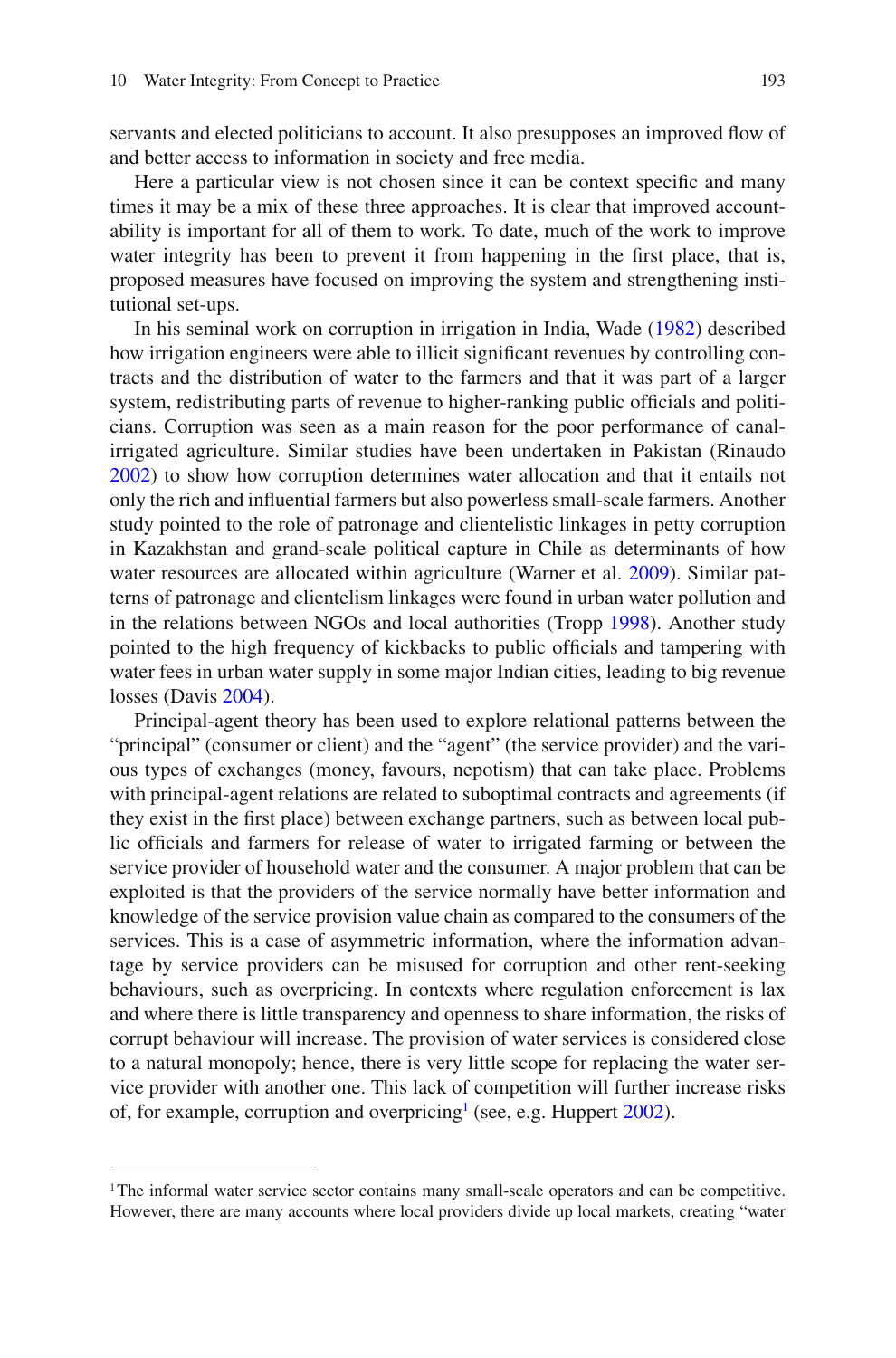In the above cases, important features are patron-client-like relations and that information is tilted towards the advantage of government agencies. Many times public officials might be tempted to make power and information asymmetries work to their advantage to reap illicit incomes. Patronage and clientelism makes decision-making discretionary and allows for personal motivations of public officials and politicians to seek out illicit income-earning opportunities.

 The improvement of accountability would require that relevant information is accessible to the public and that stakeholders can take part in decision-making processes. What makes the situation more complex is that civil society is often weakly organised. Politics can also slow, skew or stall these processes, as government departments and individuals try to prevent or impede actions that are seen to threaten their own power and authority.

## **10.6 Horizontal and Vertical Governance Interface**

 While horizontal work on strengthening governance has been ongoing for many years in areas such as putting in place anticorruption commissions, special prosecutors and ombudsman, the water sector itself has at large been turning a blind eye to integrity and anticorruption issues. It was not until 2005 that these issues started to receive international recognition and attention, and more systematic counterreactions were being developed through initiatives such as the Water Integrity Network.

 The experience of setting in place national anticorruption commissions, special anticorruption prosecutors and ombudsman has had very few benefits or even negative impacts (Heilbrunn 2004). The development of anticorruption commissions and other similar bodies has frequently been demanded by donors but not owned by policy-makers and implementing agencies. Moreover, in many cases the establishment of such commissions has been used as an excuse to avoid and ignore needs for deeper reforms. A worst case scenario is that anticorruption institutions are misused in national power struggles to discredit political rivals. Anticorruption commissions have been plagued by lack of independence from the government, limited budgetary support and investigative powers and unclear procedures in forwarding cases to prosecution.

 It is critical to continue to address corruption from a horizontal and holistic governance angle, but ultimately any national corruption strategy needs to be implemented within sectors. A targeted sector approach owned and driven by the sector can be more practical and realistic to actually make headway on anticorruption measures and improved governance. Successful sector work to improve integrity can thus have an important snowballing effect.

 The long-term viability of a sector approach is thus supported by efforts that strengthen governance in the interfaces of horizontal and vertical governance.

oligarchs". There are also several accounts from many slum areas in cities where water services are controlled by local organised crime.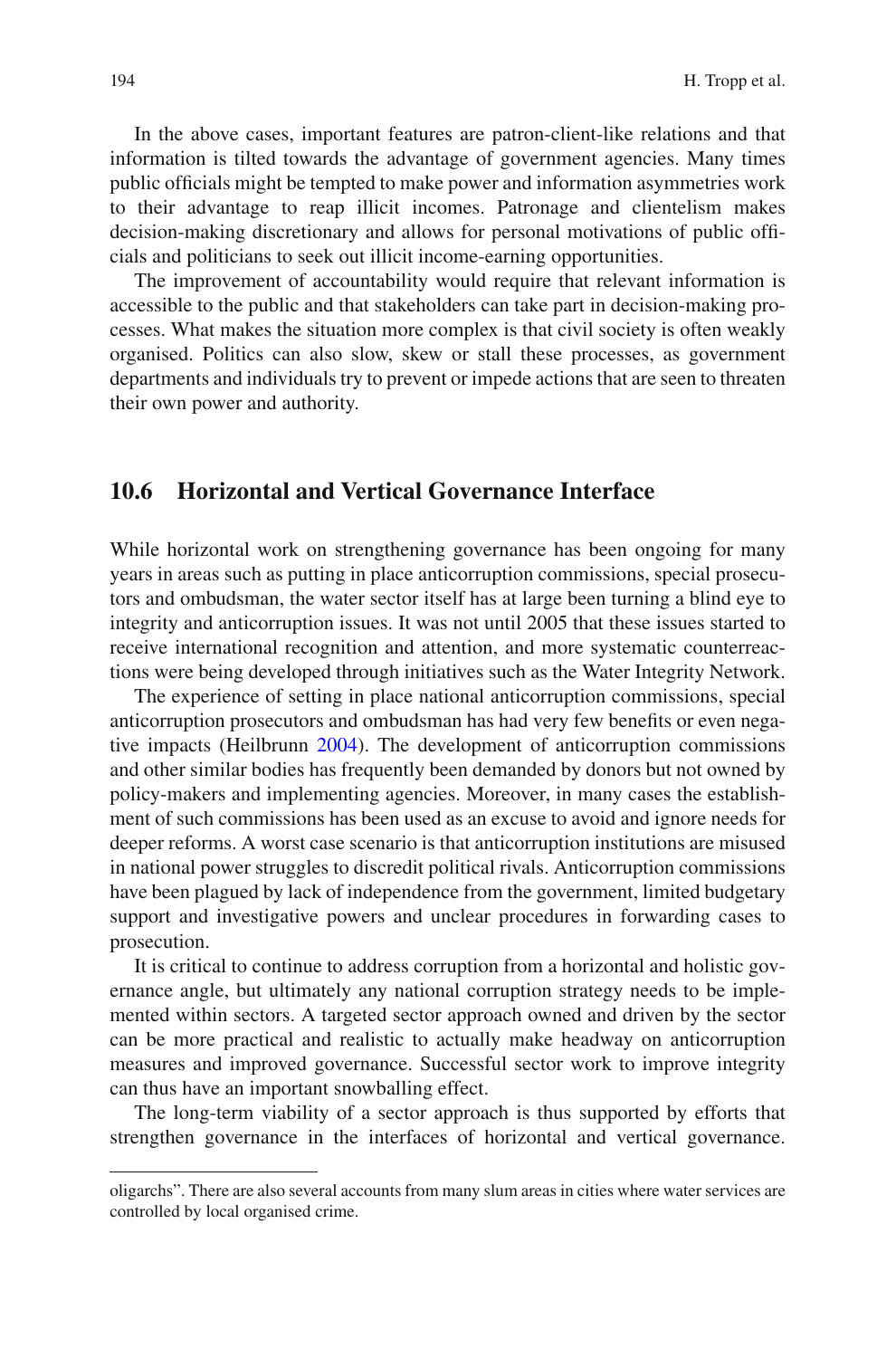Improved water integrity also requires cross sector work and collaborations since water use cuts across many other sectors.

#### **10.7 Improving Accountability in Water Service Delivery**

 Integrity is about improving transparency, accountability and participation in the service delivery framework, which has significant impacts on how services are delivered in practice.

 In most countries, institutional arrangements for water service delivery are in place: policies, plans and institutions exist, yet performance remains poor. In this context, accountability, which is about improving the quality of relationships between the different stakeholders in service delivery arrangements, is a key element to make these institutional arrangements function as intended. Accountability is about coming to grips with institutional deficiencies, through implementing the allocated mandates, roles and responsibilities as outlined in, for example, rules and regulations. Some evidence supports these statements. An evaluation report by the European Union of 23 water supply and sanitation projects in sub-Saharan Africa found that although equipment was generally installed as planned, fewer than half of the projects delivered results meeting the needs of beneficiaries. It was suggested that a majority of these projects were potentially sustainable in the sense of using standard technologies and local materials, but governance aspects were the key weakness for continuous service (European Court of Auditors [2012 \)](#page-15-0). In another recent Overseas Development Institute (ODI) research project focused on challenges to service delivery in the African context, three main constraints for service delivery were identified: incoherent policies, poor top-down disciplines and limited bottom-up accountability relationships, and limited scope for problem-solving and local collective action (Tavakoli et al. [2013](#page-16-0) ).

 Transparency and participation contribute to improved accountability. Transparency refers to openness of governance processes and free access to official information. Increased access to information enables citizens to scrutinise the work of government, and more transparency can put pressure on government officials to be accountable, perform better and avoid corruption (González de Asís et al. 2009). Participation refers to the opportunity for citizens to provide informed, timely and meaningful input and influence decisions at various levels. It also refers to the mechanisms used by citizens to express themselves and to influence decisions and processes in the political, economic and social sphere.

Accountability have been identified as a key enabling factor for improved governance of water, but the challenge remains to find the best ways to strengthen accountability links in the water sector (Sohail and Cavill [2007 \)](#page-16-0). Acknowledging that institutional inertia is at the core of the problem, many external support agencies (donors, international organisations, NGOs, etc.) have targeted their support to national accountability on strengthening relationships between actors. How can external support strengthen accountability links in a meaningful way without distorting national accountability frameworks? This section discusses the potential roles and challenges of accountability support, based on experiences in the Water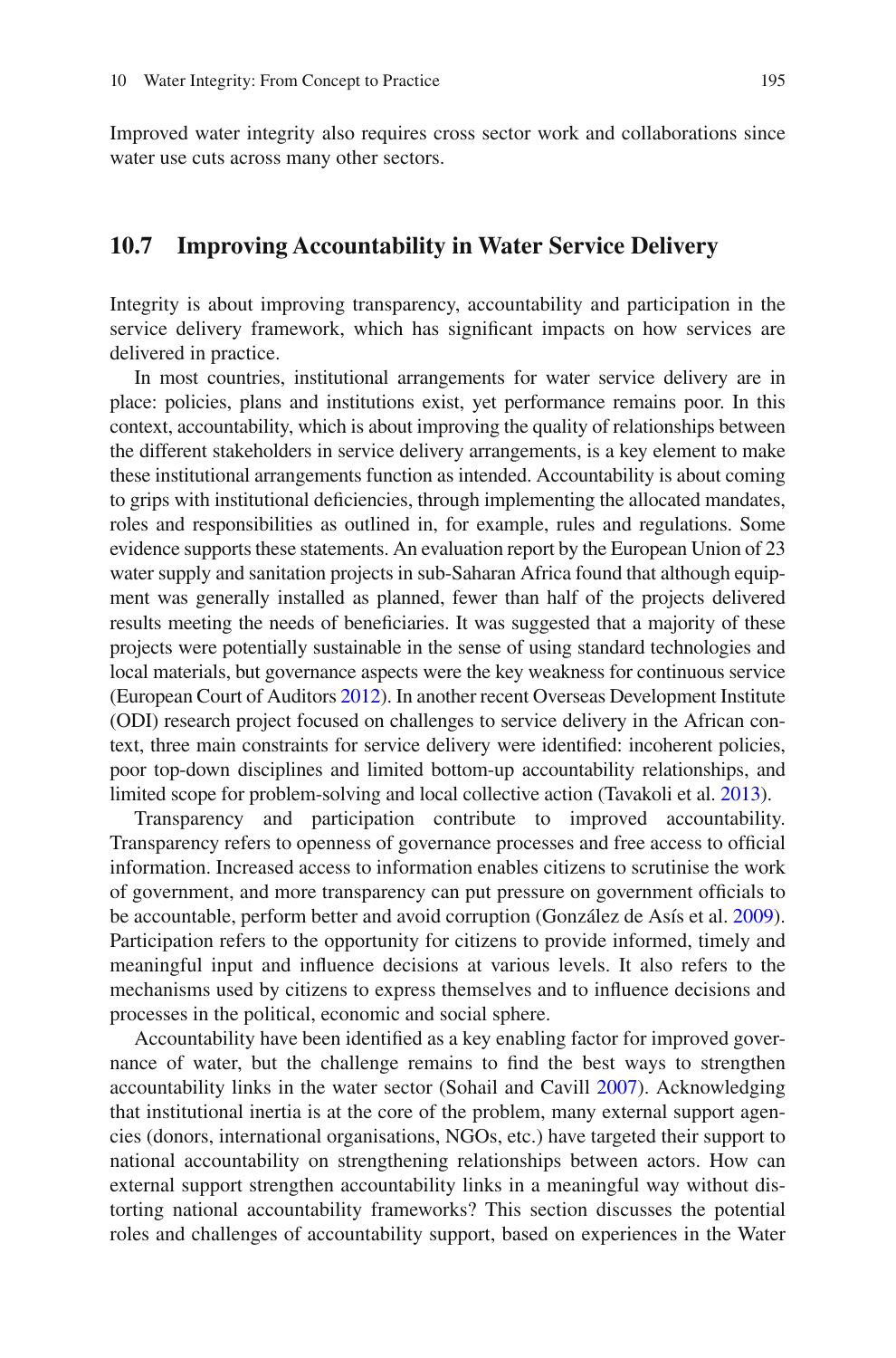Sanitation and Hygiene (WASH) sector. The first part attempts to define accountability, before "unpacking" the key concepts into different objectives. The section ends with a discussion about the challenges encountered in the implementation of different accountability support interventions.

#### *10.7.1 Defining Accountability Among Service Delivery Actors*

*Accountability* refers to sets of controls, counterweights and modes of supervision that make officials and institutions in the public and private sector answerable for their actions and ensures that sanctions are applied against poor performance, illegal acts and abuses of power. Well-functioning accountability mechanisms can help clarify the commitments of actors involved in water governance, lead to efficient management of fiscal resources, protect water resources and increase control over the actions of public and private stakeholders and ensure minimum quality stan-dards (UNDP and SIWI [2013](#page-16-0)).

 A combination of mechanisms can be put in place to operationalise the accountability principle (see Fig. 10.1). *Horizontal accountability* describes relationships where a state actor has the authority to demand explanations or impose penalties on another state actor. Horizontal oversight systems are thus based within the legal and justice system. They include mechanisms of internal oversight and checks and balances within an institution (internal control) or oversight and checks and balances of public institutions. *Vertical accountability* links citizens directly to the government. Vertical accountability exists when non-state actors such as the media, nongovernmental organisations or individuals place pressure on state actors for improved services. Traditionally, elections and the use of informal processes are the direct way to channel citizens' "voices" to exert pressure on policy-makers. Indirect forms of vertical channels include civic engagement, lobbying and mass mobilisation. *Transversal* or *hybrid accountability* refers to the participation of citizens and civil society (actors from the "vertical" accountability relationships) in horizontal (state-to-state) processes of accountability. This type of mechanism helps overcome the limited impact of traditional civil society methods, strengthens horizontal mechanisms of accountability and legitimises the inclusion of citizens in government oversight functions. The use of horizontal institutions by the public to improve accountability interactions between the state and water users can help develop civic engagement and foster the development of social accountability mechanisms. Social accountability describes mechanisms which involve civil society in holding duty bearers to account for the performance of service provision. Social accountability tools can be used both to hold public officials to account and to improve the accountability link between users and service providers. In addition, distinctions can be made between specific domains of accountability; in this sense, we talk about political, administrative, legal and financial accountability.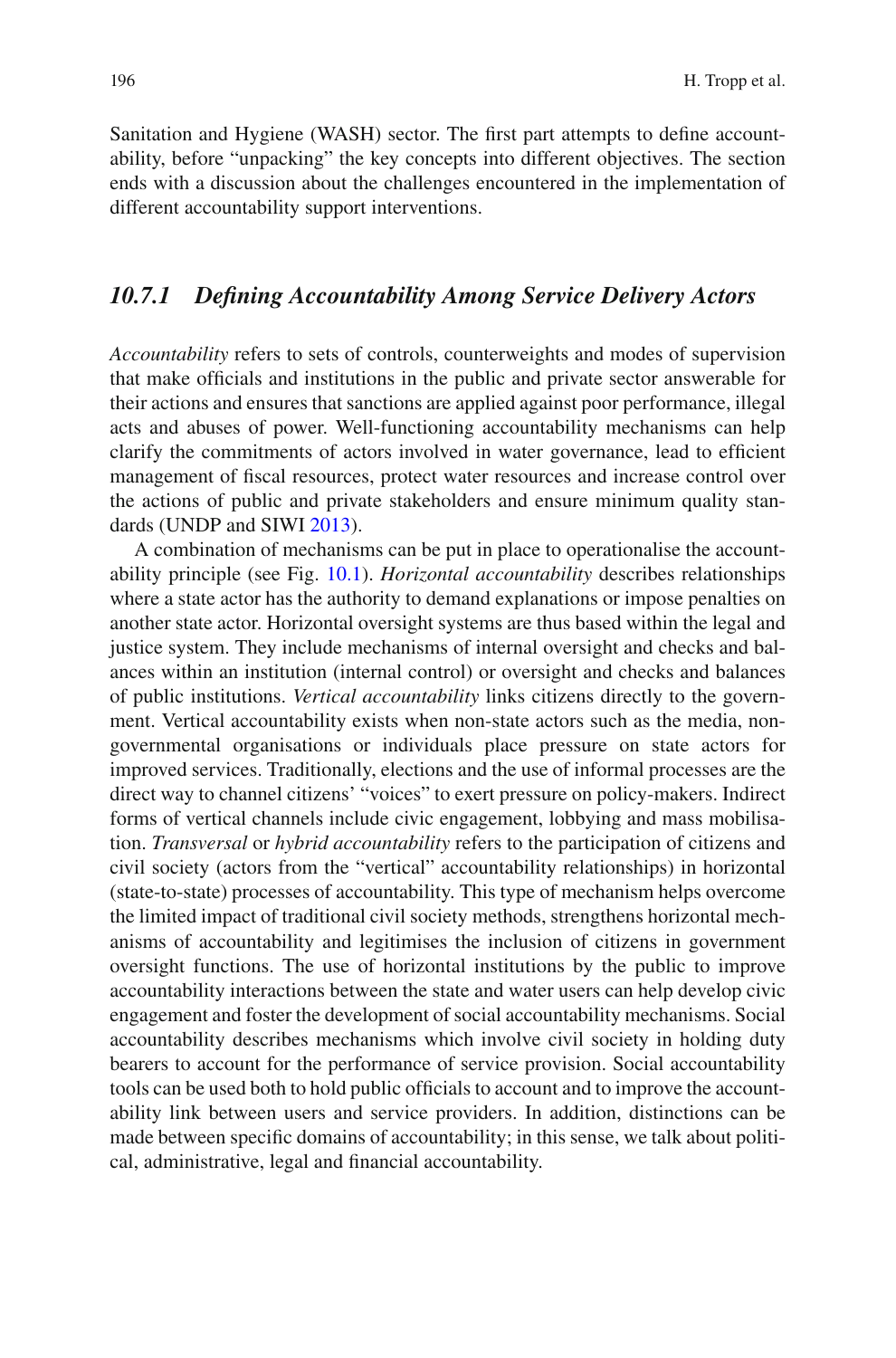<span id="page-10-0"></span>

 **Fig. 10.1** Vertical, horizontal and transversal dimensions of accountability (Source: Own elaboration from UNIFEM 2008)

## *10.7.2 Unpacking Accountability in Water Service Delivery*

 The analysis of accountability addresses a wide range of interactions between multiple service delivery actors occurring at different levels. The human rights framework offers a useful way of understanding the accountability challenges by depicting the different dimensions of the accountability system into responsibility, answerability and enforceability (OHCHR [2013 \)](#page-16-0). Adapting this framework to the water sector (UNDP WGF/UNICEF 2015), we define three main levels of intervention:

(A) *Defining the roles and enabling cooperation in service delivery*. A precondition for accountability is that those in positions of authority (governments and service providers) have clearly defined duties and performance standards, enabling their behaviour to be assessed in a transparent and objective way. At the same time, users need to know their rights and obligations. Moreover, effective coordination mechanisms between different responsible parties need to be put in place. Promoting responsibility focuses on three different objectives: enhanc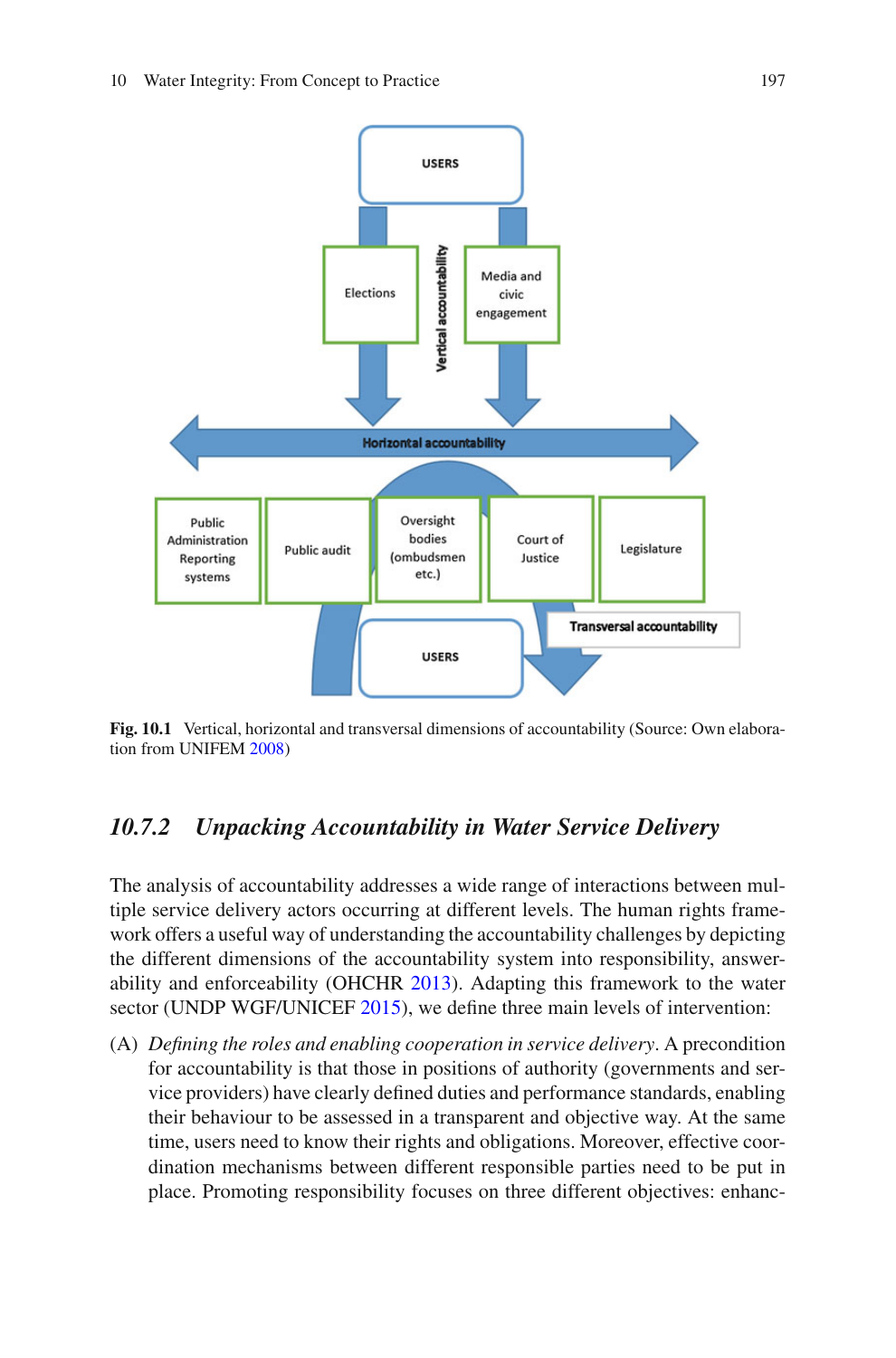ing policy coherence, providing clarity in the definition of responsibilities and improving coordination in the sector.

- (B) *Informing, consulting and including stakeholders in all stages of service delivery* . The emphasis at this second level of intervention is that timely and accurate information is made available about service provision, such as the current status of services, the performance of service providers or the decisions about financial allocations. Spaces for interaction between users, services providers and government also need to be created to enable participants to explain, question, discuss and/or justify decisions. The three main objectives of support to greater answerability in service provision will be to enhance the flow of information and use of consumer feedback, to improve consumers' access to information and to create spaces for stakeholders' participation.
- (C) *Monitoring performance and supporting compliance and enforcement* . The third level of intervention focuses on enforcing mechanisms, which aim to monitor and ensure compliance of public officials, service providers and institutions with established standards; to impose sanctions on officials and companies who do not comply; and to ensure that appropriate corrective and remedial actions are taken when required. Two main objectives can be identified for improving enforceability, namely, to establish or support the regulatory function and to strengthen external and internal control mechanisms.

#### *10.7.3 Challenges and Success Factors*

 Accountability is not the responsibility of only one type of institution but involves all stakeholders of the water services, often in shifting roles (as duty bearers and rights holders), and it is influenced by a range of social and political factors. There are many possible entry points and approaches for promoting accountability in water service delivery, depending on the needs as well as the wider political and economic context in which accountability processes take place. However, research suggests that initiatives taken to support accountability relationships face a series of challenges suggesting that there is space for better fitted approaches. Much effort has been dedicated in recent decades to support the definition of clear policy frameworks and to enhance sector coordination in developing countries. The Paris Declaration on Aid Effectiveness (OECD 2005/2008) has also boosted this effort. More than one decade later, a few lessons can be learnt. Too often, policies promoted and adopted have been based on international blueprints and have not taken into consideration the reality of the country, drawing a picture that is too far removed from actual practice and possibilities of the country (OECD [2013](#page-15-0) ), leading to poor implementation. External support agencies have also supported coordination mechanisms in many countries. However, trickle-down effects have been limited, and on many occasions, increased coordination at the national level has not improved benefits in terms of service delivery to citizens at the other end. Hence, policy processes cannot translate into improved responsibility unless authorities provide guidance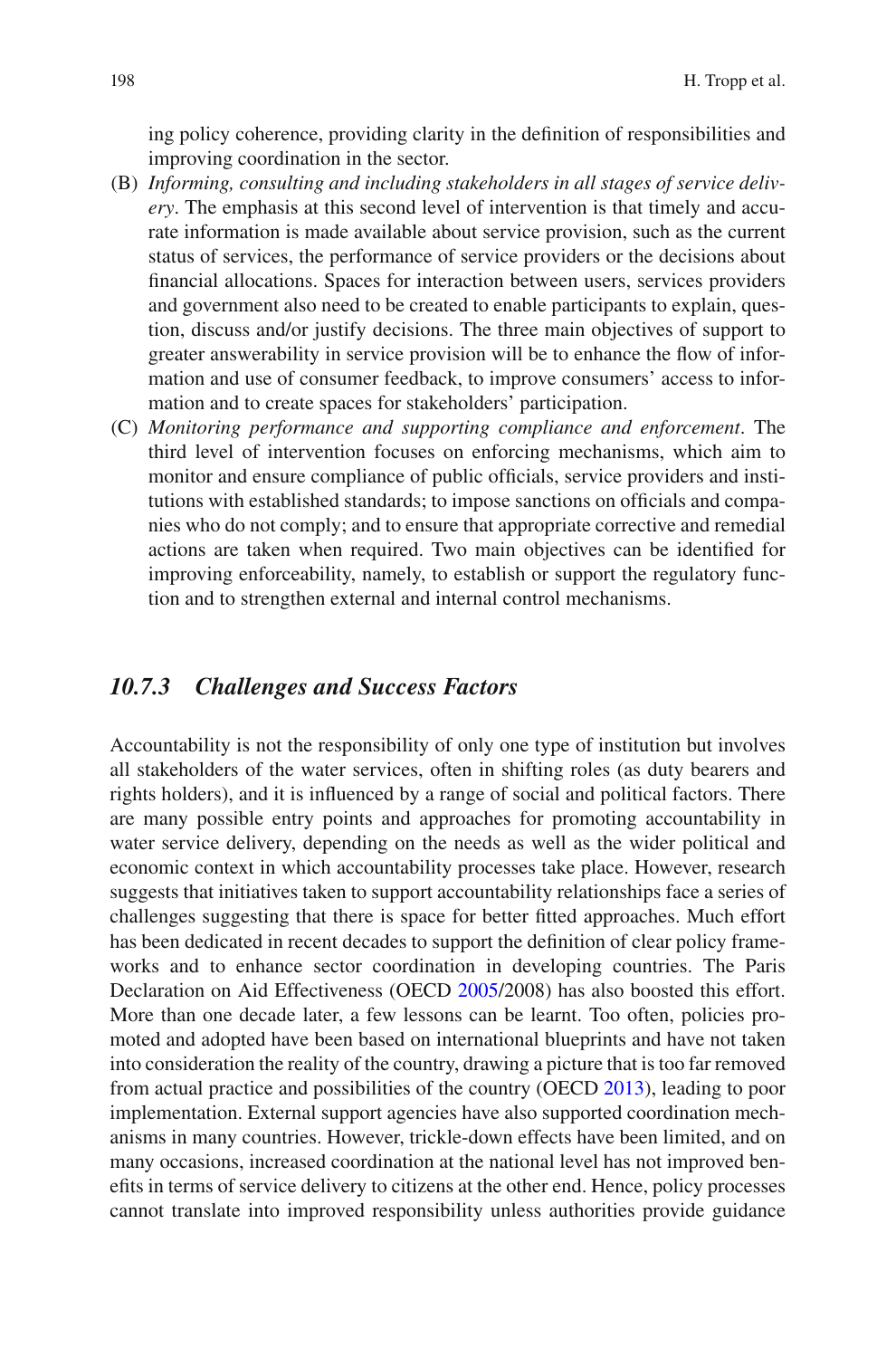and clarification on the general principles contained in policy documents by developing the necessary decrees, acts or laws. Moreover, information about policy and action needs to be made readily available to all stakeholders; in practice, policies often take years to be known at local levels of government or by end users. Finally, implementation of policies requires that public resources are allocated and that key actors have the necessary capacities to deliver. Very often, these conditions are not met. With regard to coordination among accountability actors in the water sector, the case of Uganda (SIWI/WIN/WSP [2012](#page-15-0) ) offers important lessons in how these efforts have to be clearly linked to improved access to information, clear and measurable indicators and the establishment of feasible commitments for annual improvement.

Engaging stakeholders and increasing the flow of information and participation have been mainly supported through a social accountability approach, focusing on strengthening citizens' demand for improved transparency and performance. In certain cases, good short-term results have been announced with enthusiasm. However, in the long run, social accountability mechanisms need to be institutionalised and aligned with formal accountability mechanisms – and not compete with or undermine them. A typical example of this phenomenon can be found in the monitoring mechanisms of services based on users' collaboration in data collection. To sustain citizen mobilisation in the long run, interaction is vital as well as visible impacts. Findings in East Africa (SIWI [2013](#page-16-0)) point to the need to complement this type of tools empowering users with a parallel development of the capacity of water service providers and government to act upon the information collected. Support to accountability in the water sector involves interactions with political actors and politicised processes. In actions aiming to engage the population in order to improve answerability, a context-sensitive approach can entail addressing issues of privacy and security. In the same way, in certain contexts it might be necessary to invest time working to increase the political receptivity to citizens' demands and criticism to avoid serious risks for people and institutions. When the objective of the intervention is to build or improve the relationships across accountability actors, the main challenge is to link the stakeholder dialogue exercise with official decision-making processes. Development partners need to ensure that adequate resources are allocated for the completion of these dialogues, since they are often time and resource intensive, especially if inclusiveness is one of the objectives. Managing the expectations of dialogue participants is also crucial.

 Opening up the political willingness for the establishment of regulatory functions in water services has proved to be a long and difficult process. Acceptance and understanding of the regulatory process by the consumers and other stakeholders and broad institutional support for the regulatory body is a first condition; once the institution is established, financial autonomy is required. The inclusion of citizens in the regulatory function (as, e.g. Water Watch Groups that inform the regulator directly through mobile phones) is a very interesting development of transversal accountability. Evidence from Zambia (SIWI 2008) shows that this type of cooperation can help raise the profile and public knowledge about the regulator and is a cost-effective source of information on sector performance for the regulator.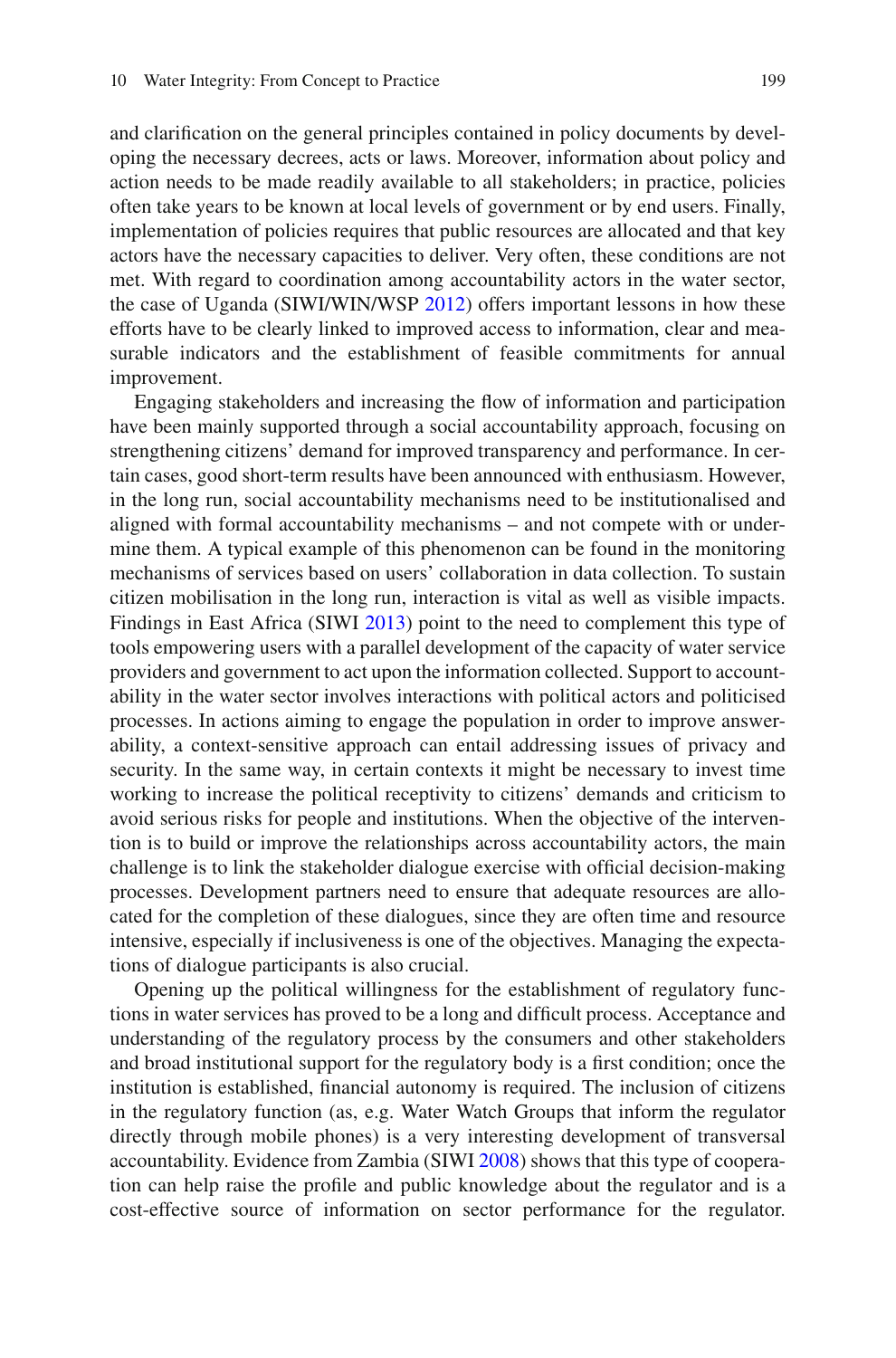Oversight institutions can also be general and not sector specific. Anticorruption agencies and other oversight institutions will require the presence of a strong judiciary, i.e. courts to back up their constitutional authority when prosecuting cases; moreover it is essential that "whistle-blowers" and ordinary citizens are protected from retribution.

## **10.8 Some Lessons Learnt**

 Accountability is a powerful entry point to improve water integrity and thus water governance. However, external support agencies face multiple challenges in their support to accountability. Experience shows that approaches financed by external actors can run the risk of remaining externally owned at least in the short to medium term. A critical condition for effective aid-funded activities is to analyse the incentive structures for accountability in order to identify and manage risks and opportunities in the political and administrative landscape and understand the societal demands and work through or in close contact with reform-minded top public officials. Another major challenge is to avoid a situation where accountability interventions substitute civil society initiatives to failing state capacity, which can lead to even more disorganisation of the service delivery framework. The support provided by external support agencies often tends to focus on participatory approaches. However, evidence confirms that without the threat of effective sanctions (and resulting impacts), citizen mobilisation is difficult to sustain in the long run. Similarly, as noted by the general literature on anticorruption, anticorruption reforms should not only target law enforcement, but rather public officials should be part of broader changes on how they interact with the public (Rose-Ackerman and Carrington 2013).

 For external support agencies to tackle these risks and to achieve sustainable results, there is a need to broaden the scope of efforts. One first useful step is to ensure that support to accountability targets both social accountability mechanisms, aimed at increasing citizens' voice, and traditional accountability mechanisms, such as investigations, inspections and audits which can impose formal sanctions. Civil society organisations play a key role in demanding accountability, but weaknesses of the NGO sector in many aid-dependent countries can constrain the effectiveness of external support agency interventions. Many NGOs rely on external assistance while at the same time they need to develop credibility, local legitimacy and independence from the government. Donors will need to provide long-term support in a balanced way, without undermining the necessary commitment to local improvement while aiming at developing self-sustainable organisations.

 An associated challenge to these processes is the long-term need to see reforms make changes on the ground, for users but also for politicians who want re-election and for external support agents who need to show short-term results to their constituencies. The next generation of accountability support will require a more politically informed understanding of the national context, more flexibility and patience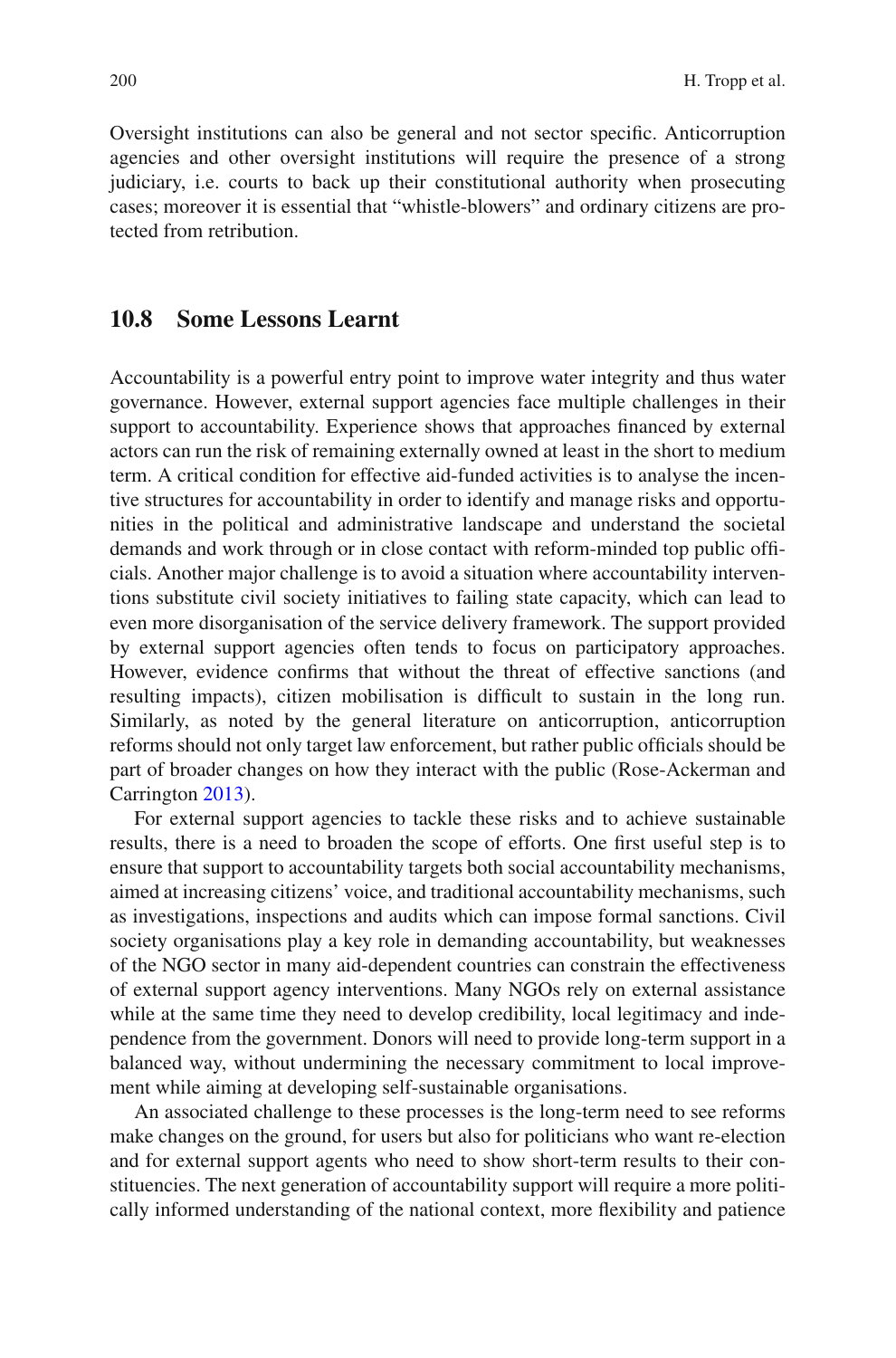from external support agencies, a capacity to work with the existing local fabric without making it overdependent on external actors and developing a long-term and open vision from national governments to increase the role of citizens in the public space.

#### **10.9 Conclusions**

 Limited integrity manifested in corruption is a concern for the whole water sector which disproportionately affects the development of the most vulnerable countries. The implementation of water policies and the sustainable use and development of water are at high risk.

 Experience suggests that functioning accountability systems are one important element to improve water integrity. To increase its impacts, there is a need to use accountability measures in more integrative ways, such as developing mutually supportive measures to strengthen social accountability and horizontal accountability between government agencies. Hence, if there are real risks of not only getting exposed but that exposure can also lead to legal actions, the likelihood of accountability measures gaining impacts is enhanced. This is clearly coupled with the need for a sector governance focus more strongly coupled with other national governance efforts to strengthen anticorruption commissions, procurement oversight agencies and judiciary systems.

 Most research and development cooperation programming on water integrity and corruption thus far has focused on household water supply and irrigation. While, in general, there is an urgent need to intensify work in these areas, there is a sense of urgency to develop water integrity and anticorruption research and programming across water users and institutional fragmentations. For example, the much required water infrastructure investments in many developing countries are at high risk of corruption, which can affect their efficiency as well as potential investors backing out due to too high business risks.

Some are now starting to acknowledge *the elephant in the room*. The challenges raised by limited integrity and corruption in water management have long been recognised as important. What is new, however, is the increased awareness of the issue at the international and national levels. This recognition has sparked debates on how to tackle the problems and challenges associated with it. While integrity is still a highly sensitive social and political topic in many contexts and for development partners in particular, the use of water integrity and associated measures to promote transparency, accountability and participation can offer a constructive way forward to get around some of these sensitivities.

 Improving integrity and reducing corruption is a means to an end. The objective of particular reforms and the characteristics of the political and socio-economic contexts in which they are implemented should guide the choice of the types of support measures put in place. It is critical to trace and assess the link between anticorruption measures and their outcomes. This is a very challenging task since this type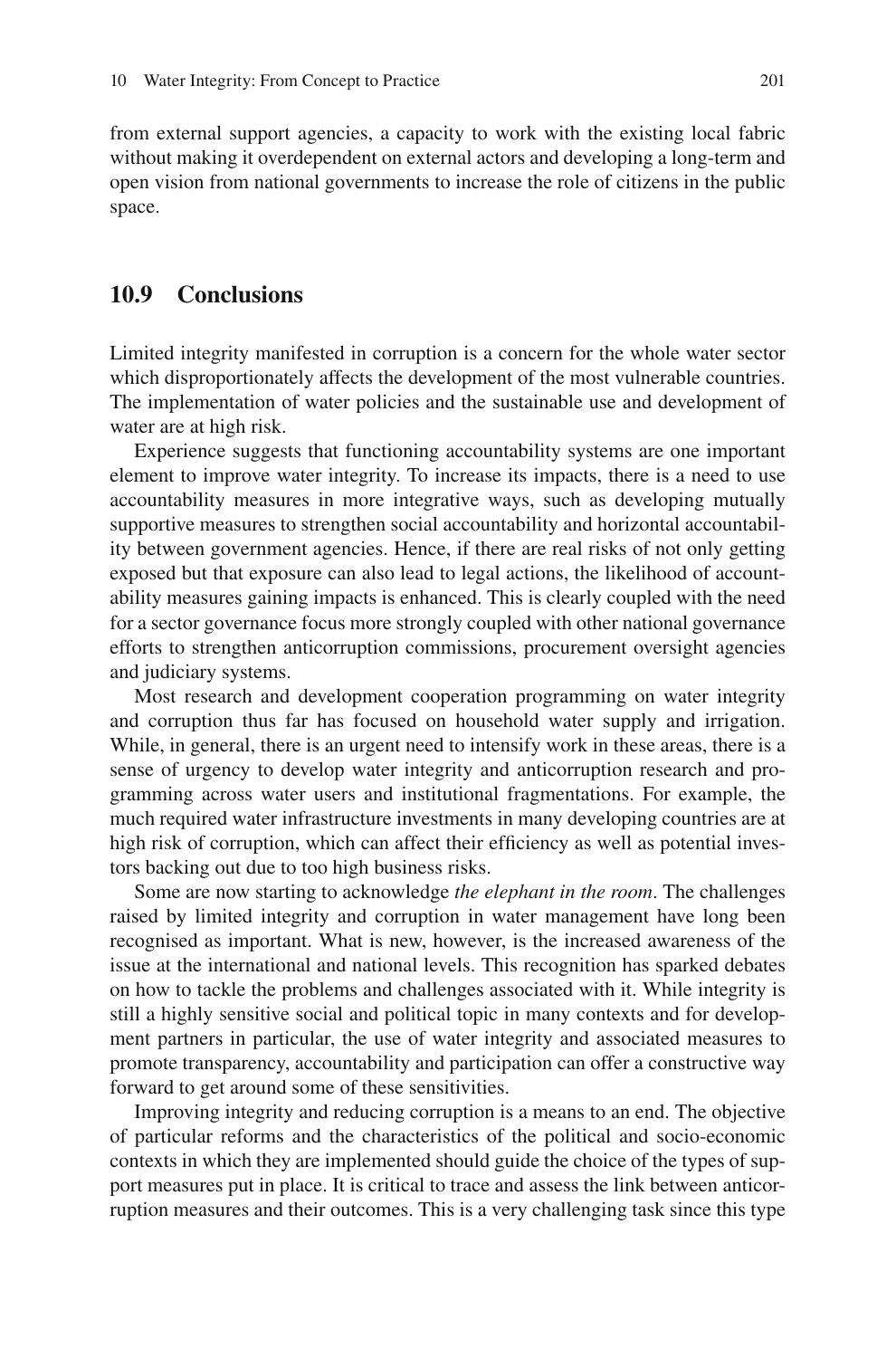<span id="page-15-0"></span>of information is difficult to come by and information on costs and benefits of alternative options is frequently not available.

 An urgent call is made for developing a strong research agenda on water integrity and anticorruption. In countries with malfunctioning governance systems, lack of integrity and high frequency of corrupt interactions is one of the single biggest governance issues to be resolved. Very modest resources have so far been devoted in the water sector to explore corruption hotspots, impacts and consequences and the type of measures that should be applied. To date, we know fairly little about the measures that work and in what contexts. Importantly, such research agendas should also move beyond the narrow focus on institutions to include the role of social pressures in minimising corruption.

## **References**

- Butterworth, J., & De la Harpe, J. (2009). *Grand designs: Corruption risks in major water infrastructure projects* (p. 4). Bergen: Chr. Michelsen Institute (U4 Brief 2009:27).
- Davis, J. (2004). Corruption in public service delivery: Experience from South Asia's water and sanitation sector. *World Development*, 32(1), 53-71.
- Edgardo Campos, J., & Pradhan, S. (Eds.). (2007). *The many faces of corruption: Tracking vulnerabilities at the sector level* . Washington, DC: The International Bank for Reconstruction and Development/World Bank.
- European Court of Auditors. (2012). *European Union development assistance for drinking water supply and basic sanitation in Sub-Saharan countries* , Special Report No. 13, Luxembourg.  [http://www.eca.europa.eu/Lists/ECADocuments/SR12\\_13/SR12\\_13\\_EN.PDF](http://www.eca.europa.eu/Lists/ECADocuments/SR12_13/SR12_13_EN.PDF)
- González de Asis., et al. (2009). *Improving transparency, integrity, and accountability in water supply and sanitation* . The World Bank Institute and Transparency International. [http://docu](http://documents.worldbank.org/curated/en/2009/01/10546832/improving-transparency-integrity-accountability-water-supply-sanitation-action-learning-experiences)[ments.worldbank.org/curated/en/2009/01/10546832/improving-transparency-integrity](http://documents.worldbank.org/curated/en/2009/01/10546832/improving-transparency-integrity-accountability-water-supply-sanitation-action-learning-experiences)accountability-water-supply-sanitation-action-learning-experiences
- Heilbrunn, J. R. (2004). *Anti-corruption commissions: Panacea or real medicine to fight corruption?* Washington, DC: The World Bank.
- Huppert, W. (2002). "Principal-agent" problems in irrigation Inviting rent seeking and corruption. *Quarterly Journal of International Agriculture, 41* (1/2), 99–118.
- Jacobson, M., & Tropp, H. (2010). Addressing corruption in climate change water adaptation. *Reviews in Environmental Science and Biotechnology, 9* , 81–86.
- Kenny, C. (2007). *Infrastructure governance and corruption: Where next?* (World Bank Policy Research Working Paper 4331). Washington, DC: World Bank.
- OECD. (2005/2008). *Paris declaration on aid effectiveness and the Accra agenda for action* . Paris: OECD Publishing. [http://www.oecd.org/dac/effectiveness/parisdeclarationandaccraagenda](http://www.oecd.org/dac/effectiveness/parisdeclarationandaccraagendaforaction.htm)[foraction.htm](http://www.oecd.org/dac/effectiveness/parisdeclarationandaccraagendaforaction.htm)
- OECD. (2013). *Accountability and democratic governance: Orientations and principles for development*. Paris: OECD Publishing. [http://www.oecd.org/publications/accountability-and](http://www.oecd.org/publications/accountability-and-democratic-governance-9789264183636-en.htm)[democratic- governance-9789264183636-en.htm](http://www.oecd.org/publications/accountability-and-democratic-governance-9789264183636-en.htm)
- Rinaudo, J. D. (2002). Corruption and allocation of water: The case of public irrigation in Pakistan. *Water Policy, 4(5), 405-422.*
- Rose-Ackerman, S., & Carrington, P. D. (Eds.). (2013). *Anti-corruption policy: Can international actors play a constructive role?* Durham: Carolina Academic Press.
- SIWI/WIN/WSP. (2012). *Promoting transparency, integrity and accountability in the water and sanitation sector in Uganda* . [http://www.watergovernance.org/documents/Resources/Reports/](http://www.watergovernance.org/documents/Resources/Reports/WIN_WSP_Uganda_report.pdf) [WIN\\_WSP\\_Uganda\\_report.pdf](http://www.watergovernance.org/documents/Resources/Reports/WIN_WSP_Uganda_report.pdf)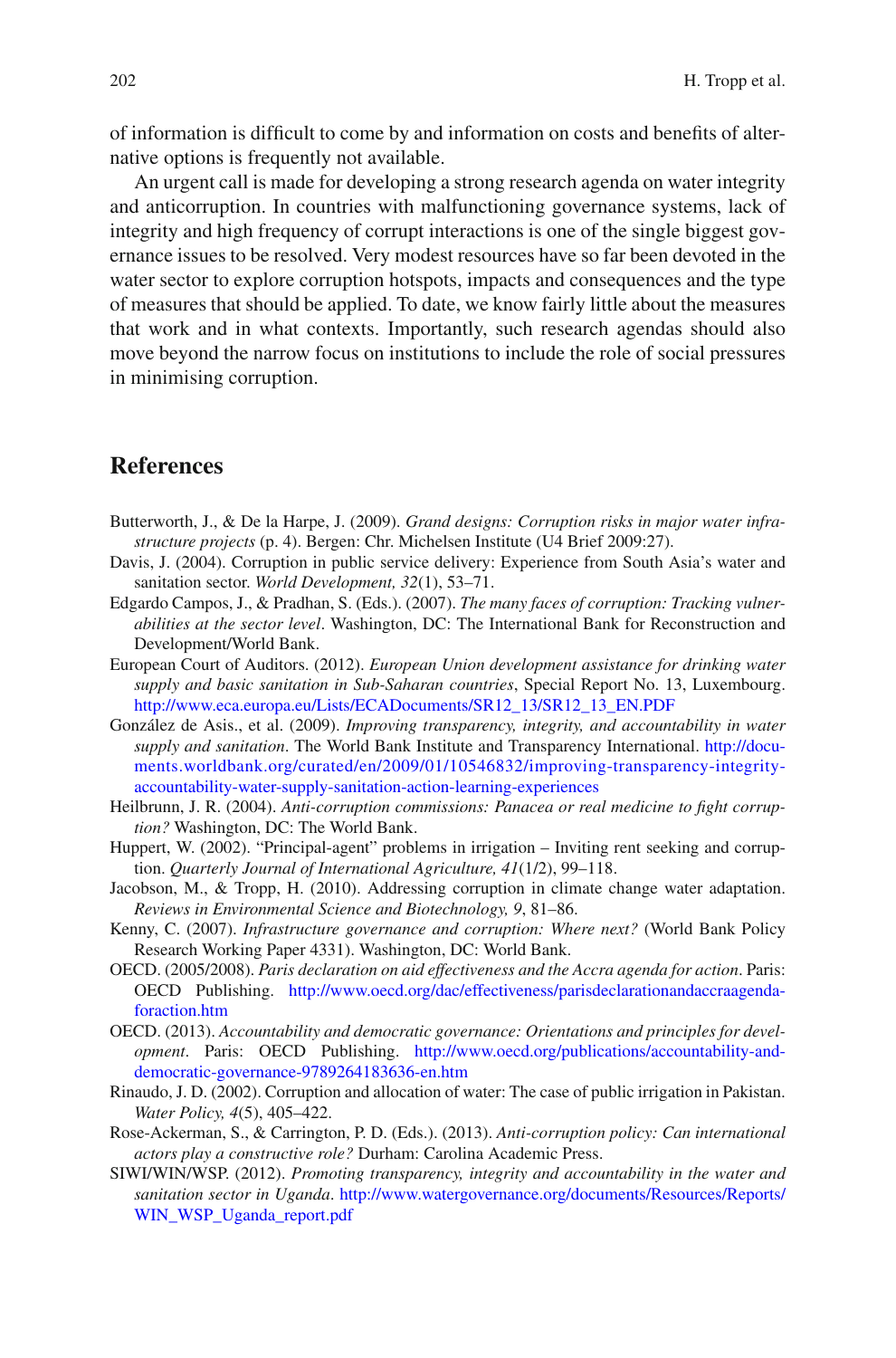- <span id="page-16-0"></span> Sohail, M., & Cavill, S. (2007). *Accountability arrangements to combat corruption – Case study synthesis report and case study survey reports* (Partnering to combat corruption series). Loughborough: WEDC, Loughborough University.
- Stålgren, P. (2006). *Corruption in the water sector: Causes, consequences and potential reform* (Swedish water house policy brief no. 4). Stockholm: SIWI.
- Stockholm International Water Institute. (2008). *Mapping of integrity and accountability in water activities and relevant capacities in the SADC-region* . [http://www.siwi.org/publication/](http://www.siwi.org/publication/mapping-of-integrity-and-accountability-in-water-activities-and-relevant-capacities-in-the-sadc-region/) [mapping-of-integrity-and-accountability-in-water-activities-and-relevant-capacities-in-the](http://www.siwi.org/publication/mapping-of-integrity-and-accountability-in-water-activities-and-relevant-capacities-in-the-sadc-region/)[sadc- region/](http://www.siwi.org/publication/mapping-of-integrity-and-accountability-in-water-activities-and-relevant-capacities-in-the-sadc-region/)
- Stockholm International Water Institute (SIWI). (2013). Using information and communication technology to improve governance and cooperation. In: Cooperation for a water wise world, World Water Report 2013. [www.siwi.org/Resources/Reports/2013\\_WWW\\_Report\\_web.pdf](http://www.siwi.org/Resources/Reports/2013_WWW_Report_web.pdf)
- Tavakoli, H., Simson, R., Tilley, H., & Booth, D. (2013). *Unblocking results: Using aid to address governance constraints in public service delivery* . Overseas Development Institute (ODI). http://www.odi.org/sites/odi.org.uk/files/odi-assets/publications-opinion-files/8409.pdf
- Transparency International. (2002). *South Asia Insights and benchmarks from citizen feedback surveys in five countries*. Berlin: Transparency International.
- Transparency International. (2005). *Global corruption report 2005: Corruption in construction and post-conflict reconstruction.* www.transparency.org/publications/gcr
- Transparency International. (2008). *Global corruption report 2008 Corruption in the water sec*tor. Cambridge: Cambridge University Press.
- Transparency International. (2015). *Corruption Perception Index for 2014* . [https://www.transpar](https://www.transparency.org/cpi2014)[ency.org/cpi2014](https://www.transparency.org/cpi2014)
- Tropp, H. (1998). *Patronage, politics and pollution Precarious NGO-state relationships: Urban environmental issues in South India* (Linköping Studies in Arts and Science 182). Linköping: Linköping University.
- United Nations Development Fund for Women (UNIFEM). (2008). Who answers to women? Gender and accountability, progress of the world's women, 2008/2009. [http://www.unifem.](http://www.unifem.org/progress/2008/media/POWW08_Report_Full_Text.pdf) [org/progress/2008/media/POWW08\\_Report\\_Full\\_Text.pdf](http://www.unifem.org/progress/2008/media/POWW08_Report_Full_Text.pdf)
- United Nations Development Programme Water Governance Facility/UNICEF. (2015). Accountability in WASH: Explaining the concept. Accountability for sustainability partnership: UNDP Water Governance Facility at SIWI and UNICEF, Stockholm and New York. <http://www.watergovernance.org/Accountability-for-Sustainability>
- United Nations Development Programme (UNDP). (2011). *Fighting corruption in the water sector: Methods, tools and good practices* . New York: UNDP.
- United Nations Development Programme (UNDP)., & Stockholm International Water Institute (SIWI). (2013). *User's guide on assessing water governance* . New York: UNDP. Jean-Daniel Rinaudo.
- United Nations Office of the High Commissioner for Human Rights (OHCHR). (2013). Who will be accountable? Human Rights and the Post-2015 Development Agenda *.* [http://www.ohchr.](http://www.ohchr.org/Documents/Publications/WhoWillBeAccountable.pdf) [org/Documents/Publications/WhoWillBeAccountable.pdf](http://www.ohchr.org/Documents/Publications/WhoWillBeAccountable.pdf)
- Wade, R. (1982). The system of administrative and political corruption: Canal irrigation in South India. *Journal of Development Studies, 18* (3), 287–328.
- Warner, J., Butterworth, J., Wegerich, K., Mora Vallejo, A., Martinez, G., Gouet, C., & Visscher, J. T. (2009). *Corruption risks in water licensing with case studies from Chile and Kazakhstan* (Swedish water house report no. 27). Stockholm: SIWI.